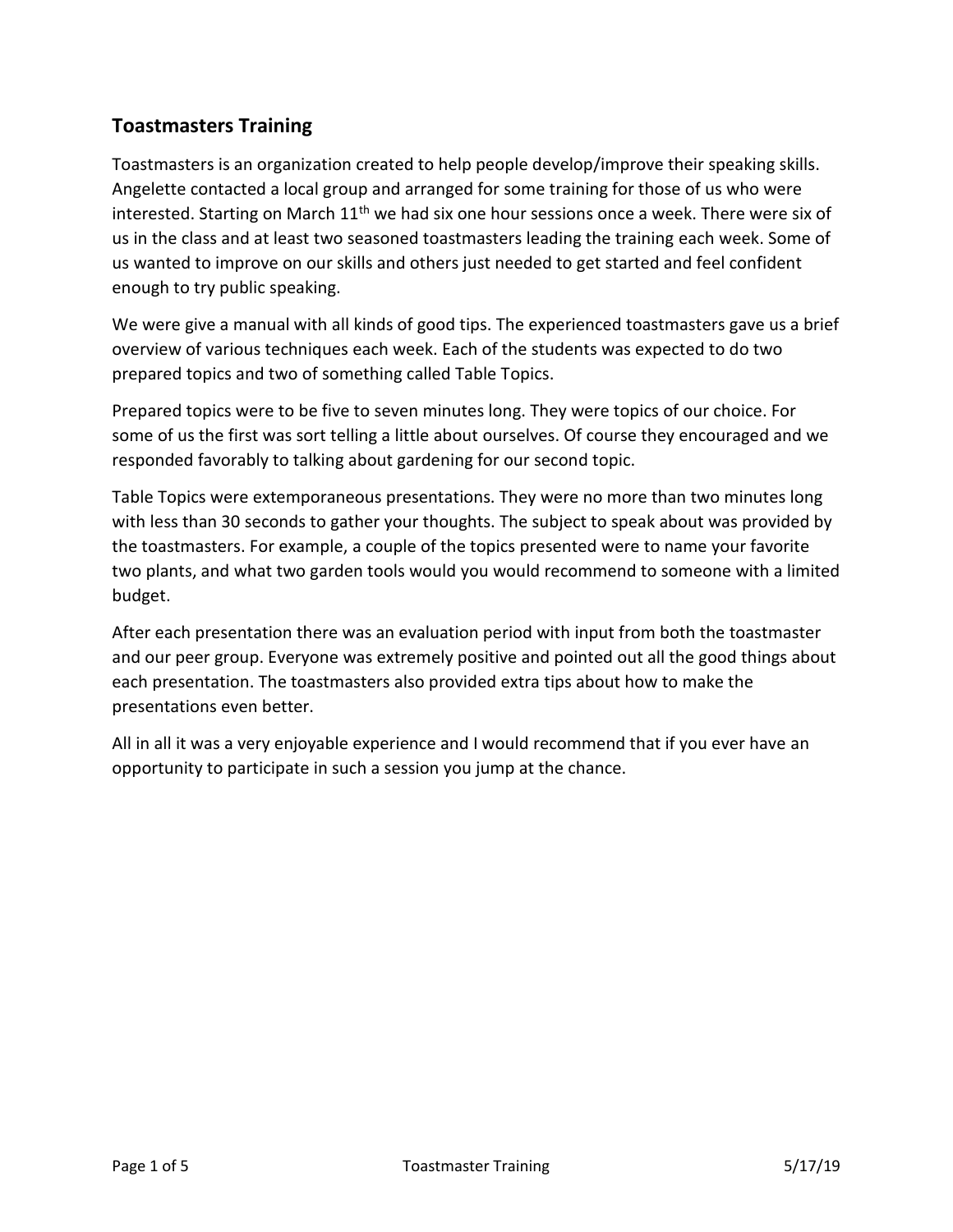## **Typical Class Session**



Two of our Toastmaster instructors were Jennifer Einolf in blue blouse and Nancy Priddy in black jacket with red top.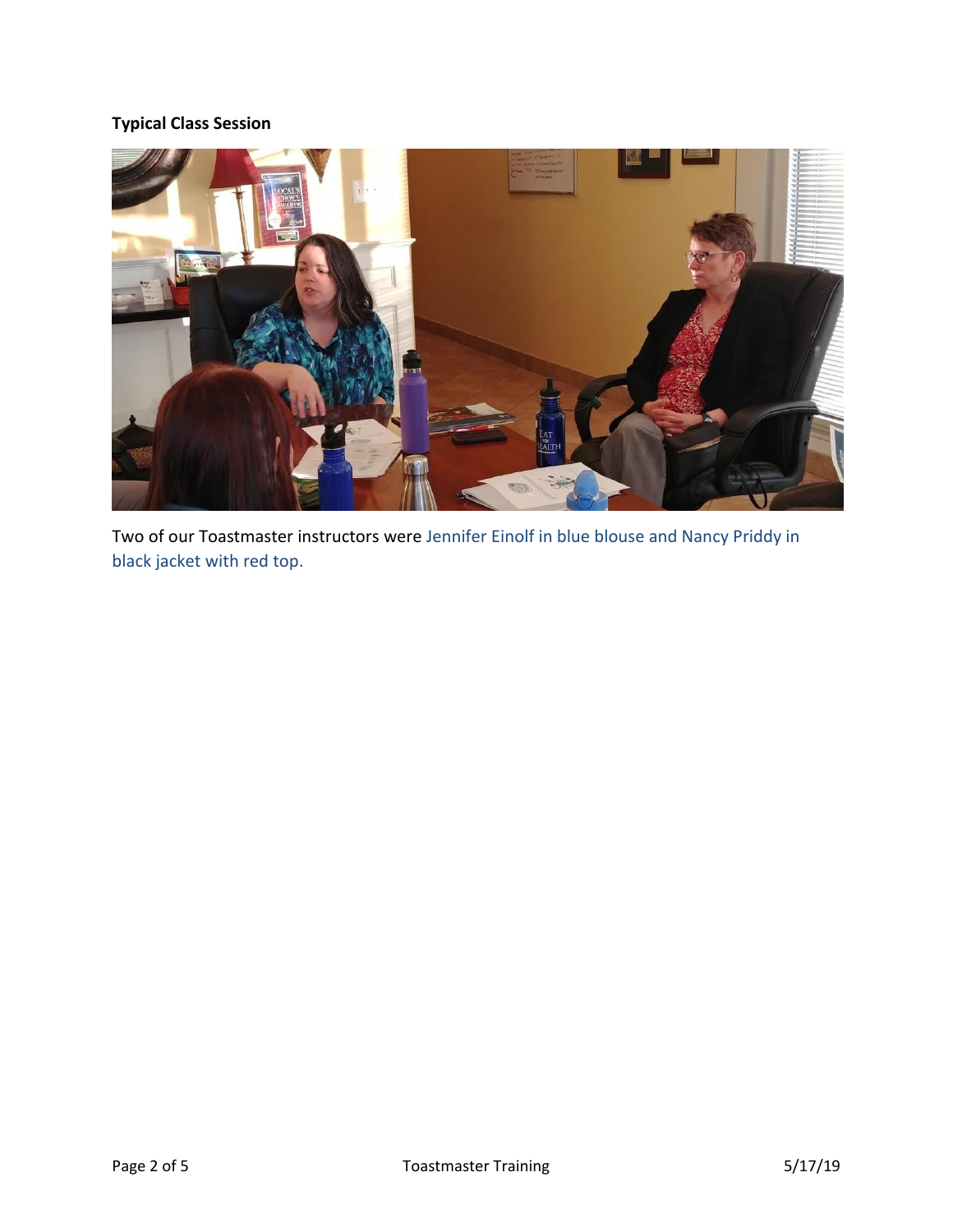**Awarding of Certificates of Participation**



Angelette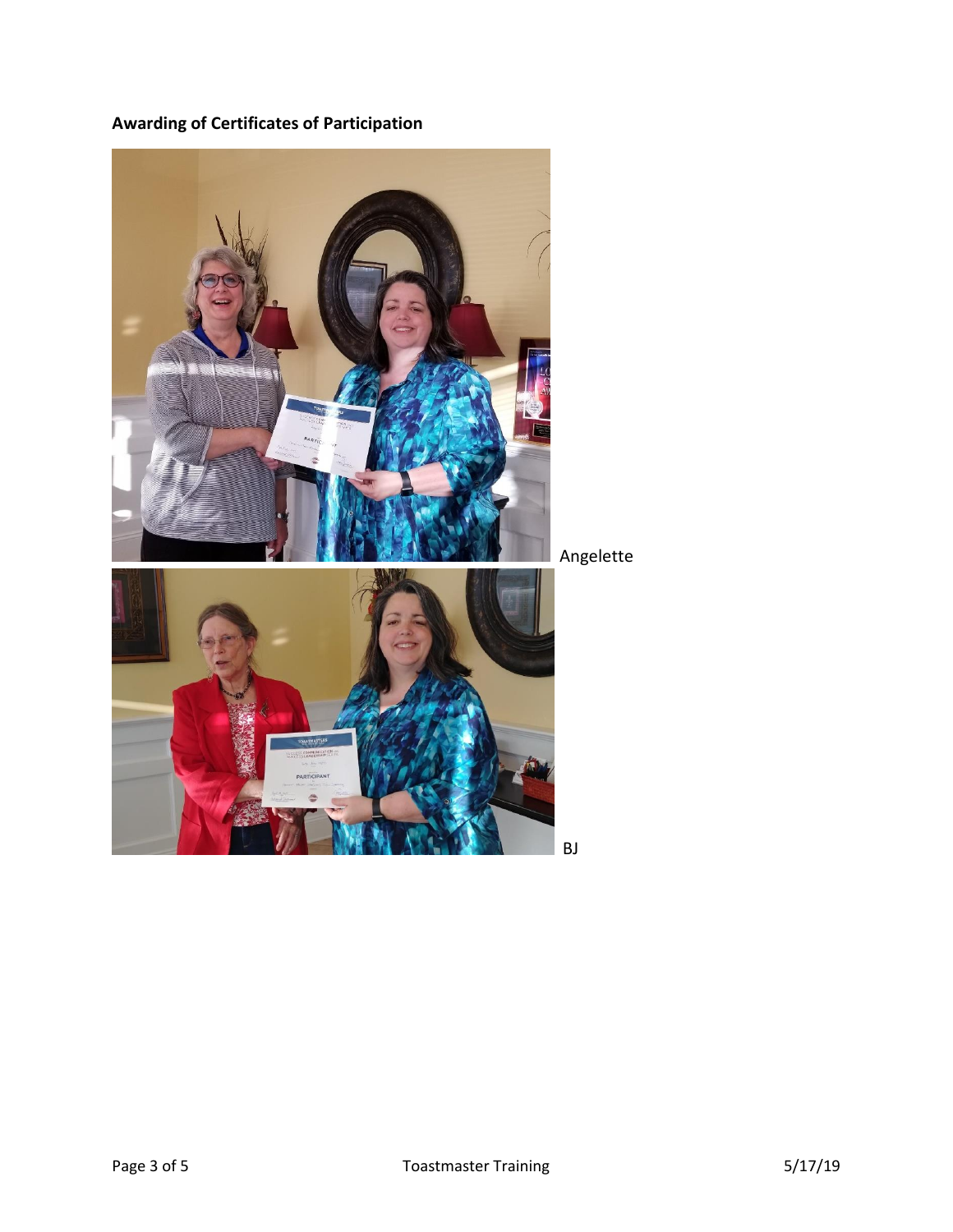